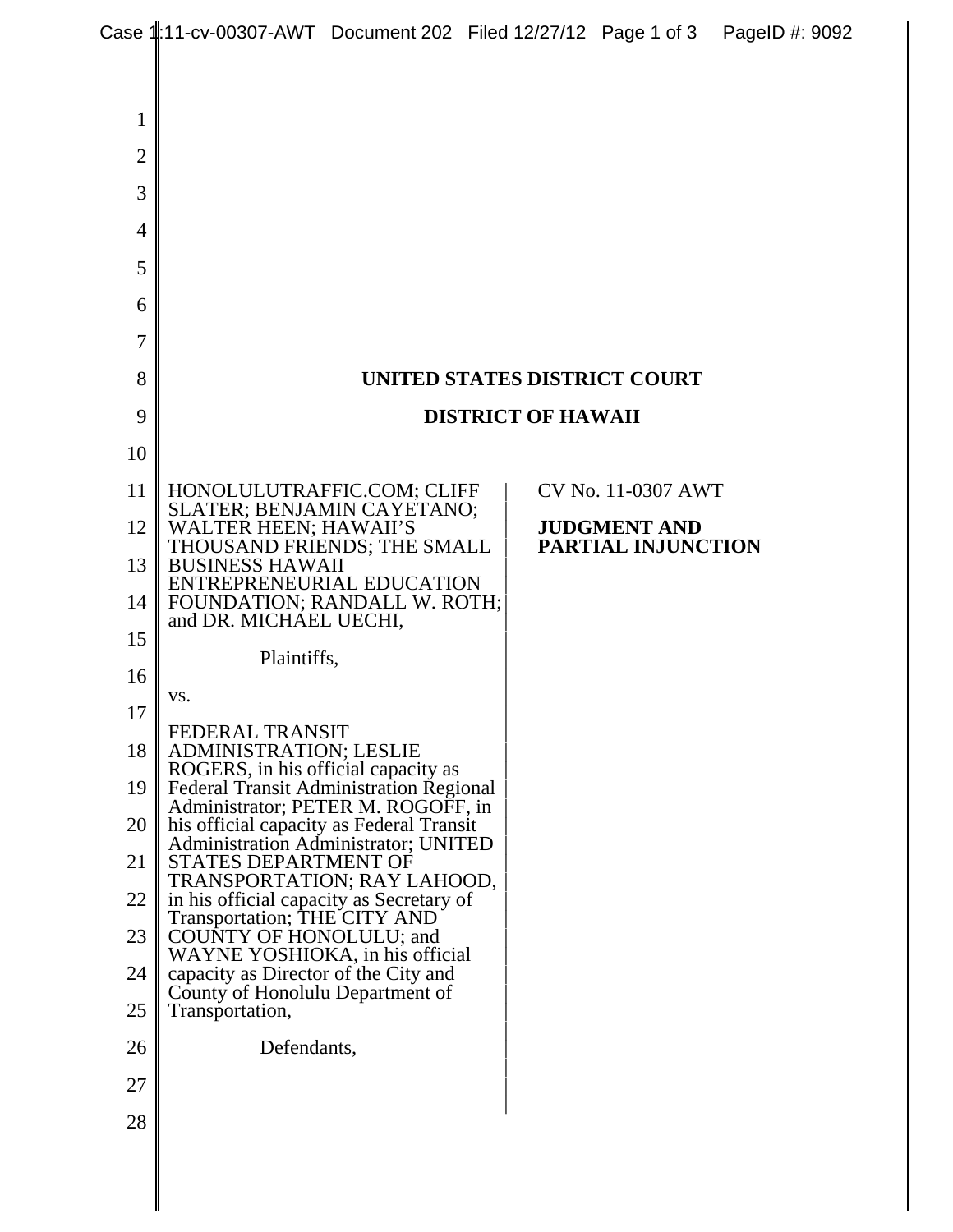| | | |

## FAITH ACTION FOR COMMUNITY | EQUITY; PACIFIC RESOURCE | PARTNERSHIP; and MELVIN UESATO, Intervenors - Defendants.

1

2

3

4

5 6 7 8  $\overline{Q}$ 10 11 12 13 After briefing, hearing, and disposition of this case on the merits, *see HonoluluTraffic.com v. Fed. Transit Admin.*, 2012 WL 1805484 (D. Hawaii 2012) (partial grant of summary judgment); Order on Cross-Motions for Summary Judgment, filed Nov. 1, 2012 ("Summary Judgment Order"), the parties and the court addressed the appropriate remedy. The parties submitted additional briefing on the scope of any remedies, including any equitable relief. The remedy phase was fully argued and heard on December 12, 2012. After due consideration of those arguments, briefs, and the record, the court now enters its final Judgment, which shall include partial injunctive relief, as set forth below.

14 15 16 17 18 19 20 21 22 23 24 25 As reflected in its prior orders, the court granted summary judgment to Plaintiffs on three of their  $\S 4(f)$  claims – claims arising under  $\S 4(f)$  of the Department of Transportation Act, 49 U.S.C. § 303. The court granted summary judgment to Defendants on all other claims raised by Plaintiffs, which include Plaintiffs' remaining § 4(f) claims, all claim arising under the National Environmental Policy Act, 42 U.S.C. § 4321 *et seq.*, and all claims arising under § 106 of the National Historic Preservation Act, 16 U.S.C. § 470f. In entering its partial permanent injunction, the court has considered the well-recognized equitable factors that apply, *see, e.g., Monsanto Co. v. Geertson Seed Farms*, 130 S. Ct. 2743, 2756 (2010), and finds that, to the extent Defendants actions are enjoined, the four-factor test, on balance favors Plaintiffs, including: (1) irreparable injury: (2) the inadequacy of monetary relief; (3) the balance of hardships; and (4) the public interest.

26 27 28 **IT IS, THEREFORE, ADJUDGED** that **t**his matter is remanded to the Federal Transit Administration, but without vacatur of the Record of Decision, to comply with the court's Summary Judgment Order.

- 2 -